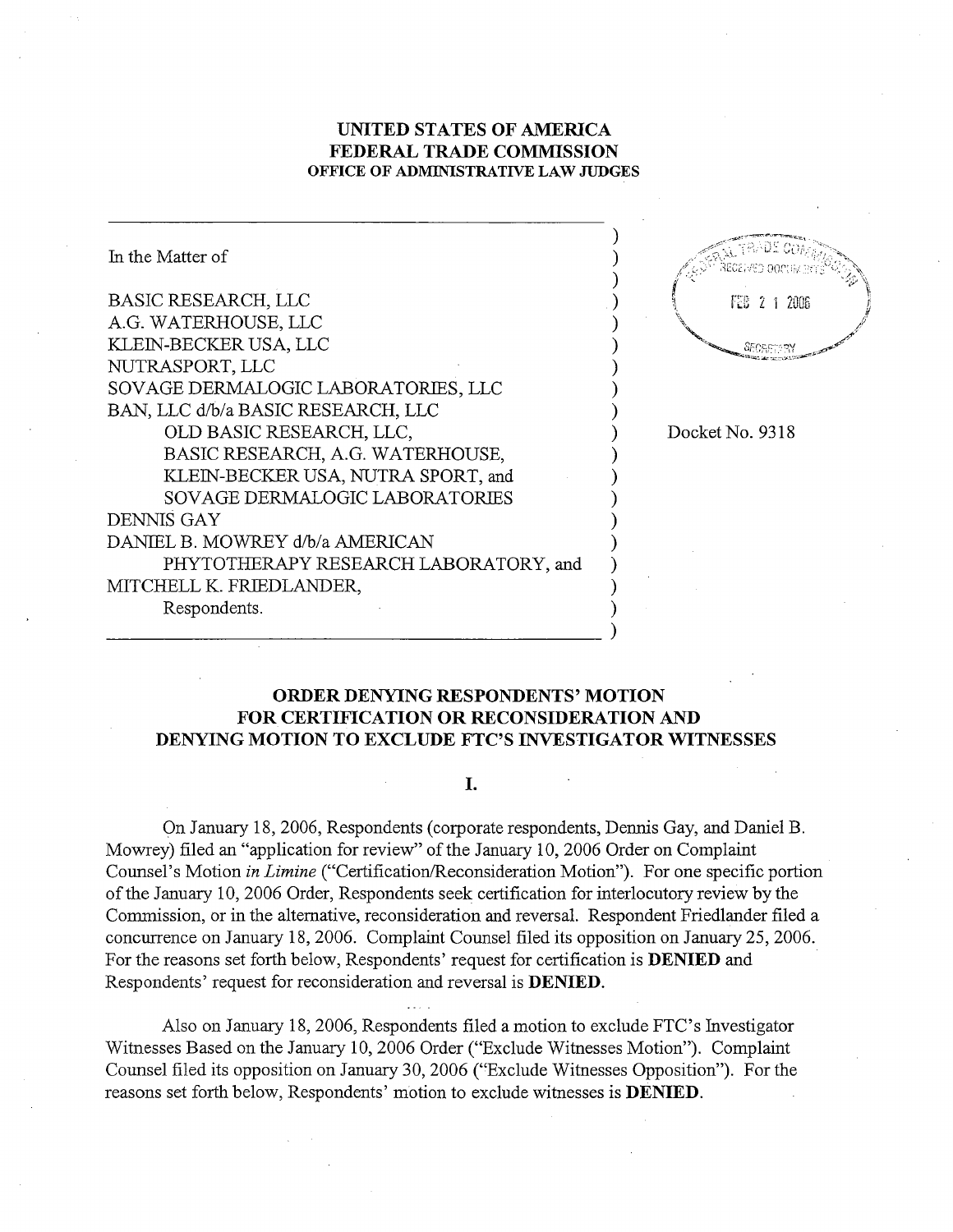### Respondents' Arguments A.

Respondents argue in the certification and reconsideration motion that "[b]y eliminating all pre-Complaint evidence," the January 10, 2006 Order "encumbers Respondents' right to defend themselves and to preserve for appellate review a full record. Certification/Reconsideration Motion at 2. Respondents declare, "[b]y excluding all pre-Complaint evidence," the January 10, 2006 Order "effectively has ruled that Respondents' affirmative defenses  $-$  including reliance on Constitutional rights  $-$  are invalid." Certification/Reconsideration Motion at 4. Respondents note that, by Order on Complaint Counsel's Motion to Strike Respondents' Additional Defenses, dated November 4, 2004, Respondents' Fifth Amendment Due Process and First Amendment defenses were not stricken, and argue that the January 10, 2006 Order improperly limits their rights to introduce evidence supporting those defenses. Certification/Reconsideration Motion at 4.

Respondents urge in their motion to exclude witnesses that Complaint Counsel should be precluded from eliciting testimony at trial from Denise Owens and Kevin Towers, current and former FTC investigators, respectively. According to Complaint Counsel's exhibit list, each of these individuals is expected to "testify about various documents that [she or he] has copied and/or reviewed and websites [he or she] has examined and copied." Exclude Witnesses Motion at 2. Respondents argue the January 10, 2006 Order, which stated, "the pre-Complaint investigations are clearly irrelevant to the present matters before the Court," requires exclusion of testimony from Owens and Towers on information they gathered during the pre-Complaint investigatory stage of these proceedings. Exclude Witnesses Motion at 1-

### **B.** Complaint Counsel's Arguments

Complaint Counsel asserts that Respondents' motion for certification or reconsideration do not meet the standards for interlocutory review or reconsideration. Opposition at 2. According to Complaint Counsel, the evidence excluded does not support Respondents contention that the FTC has failed to provide adequate gudance to advertisers and does not shed light on whether Respondents' claims for the challenged products were truthful and entitled to protection under the First Amendment or on whether this adjudication results in a violation of Respondents' due process rights. Opposition at 13 , 15. Thus, Complaint Counsel asserts, the January 10, 2006 Order correctly excluded evidence that is not relevant to the issues to be litigated. Opposition at 13.

Complaint Counsel asserts that the motion to exclude is untimely, since it was filed well after the deadline for filing motions in limine or to strike. Exclude Witnesses Opposition at 2-3. Complaint Counsel also asserts that the motion should be denied because there are-no valid grounds to exclude the proposed testimony. Exclude Witnesses Opposition at 3-

 $\overline{2}$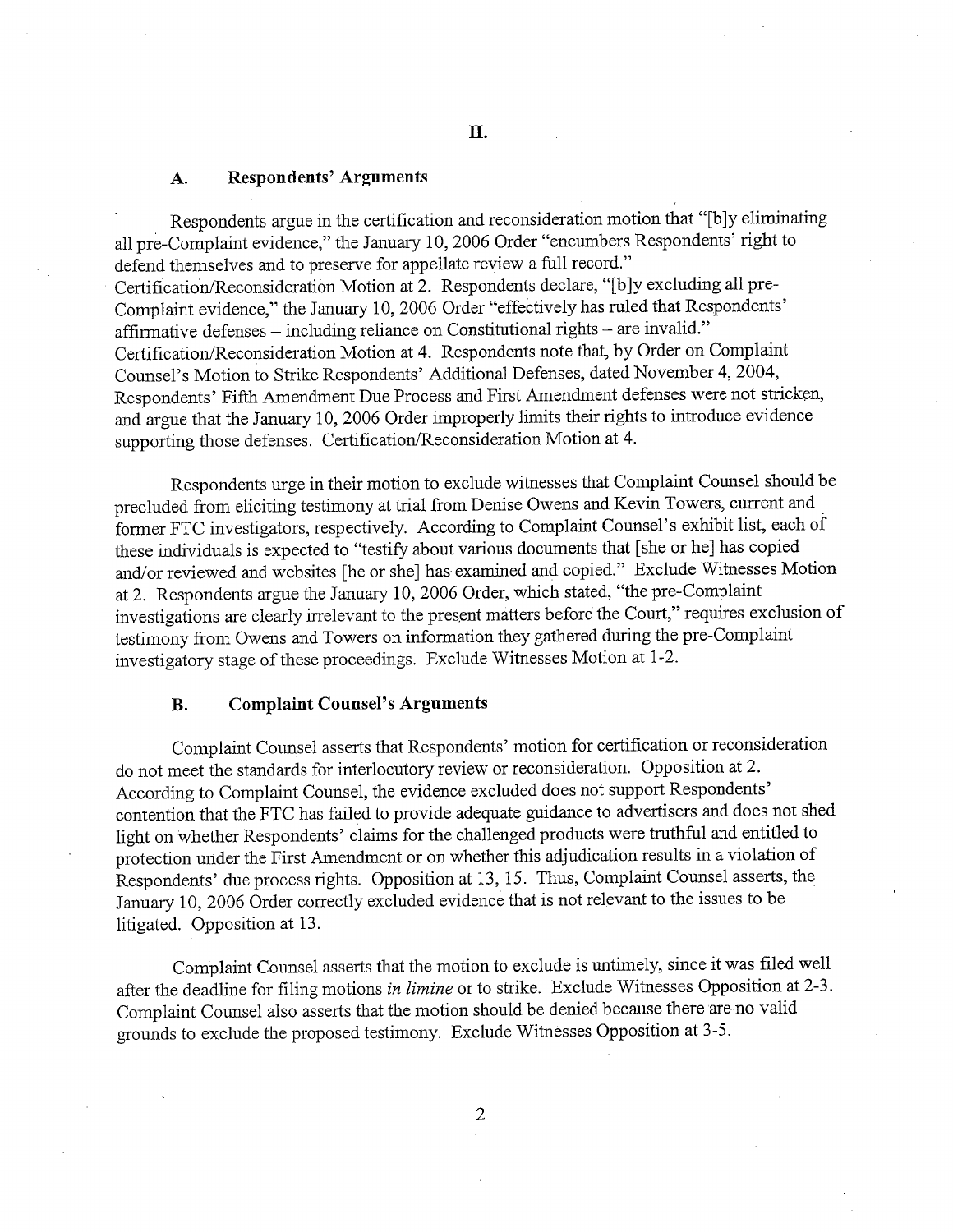#### **Overview** А.

Respondents misrepresent the January 10, 2006 Order as "excluding all pre-Complaint evidence." Certification/Reconsideration Motion at 4. See also Certification/Reconsideration Motion at 2 ("By eliminating all pre-Complaint evidence, your Honor encumbers Respondents right to defend themselves and to preserve for appellate review a full record.") and at 5 ("By eliminating all pre-Complaint evidence, the Order creates a constitutionally-defective and asymetrical predicate for, and assures, an unfair proceeding.").

The January 10, 2006 Order does not prevent Respondents from presenting "all pre-Complaint evidence." Nor does it prevent Respondents from presenting evidence on their Fifth Amendment and First Amendment defenses. It only excluded "evidence on Complaint Counsel' pre-Complaint protocol, Complaint Counsel's reasonable basis for issuing the Complaint, or the costs to Respondents to comply with the pre-Complaint investigation and post-complaint defenses." In fact, in the January 10, 2006 Order, Complaint Counsel's request to limit testimony on the pre-Complaint investigation was only granted in part and was denied in other part.

The reference to "Complaint Counsel's pre-Complaint protocol," merely indicates, as have prior Orders, that evidence regarding the adequacy of the Commission's reason to believe a violation has occurred and its belief that a proceeding to stop it would be in the "public interest" are matters that go to the mental processes of the Commissioners and will not be reviewed by the courts. Such evidence is, without question, inadmissible. In re Exxon Corp., 83 F.T.C. 1759, 1760 (1974); *Boise Cascade Corp. v. FTC*, 498 F. Supp. 772, 779 (D. Del. 1980). Respondents have not identified any specific evidence that is relevant to the allegations of the Complaint and their pending defenses thereto that would be excluded by the January 10, 2006 Order.

### **B.** Motion for Certification

Pursuant to Commission Rule 3 .23(b), a ruling by the Administrative Law Judge may be reviewed by the Commission only upon a determination: (1) "that the ruling involves a controlling question of law or policy as to which there is a substantial ground for difference of opinion" and (2) "that an immediate appeal from the ruling may materially advance the ultimate termination of the litigation or subsequent review will be an inadequate remedy." 16 C.F.R. § 3.23(b). "Interlocutory appeals in general are disfavored." In re Bristol-Myers Co., 90 F.T.C. 273, 273 (1977); In re Gillette Co., 98 F.T.C. 875, 875 (1981).

A controlling question of law or policy has been defined in Commission cases as ''' not equivalent to merely a question of law which is determinative of the case at hand. To the contrary, such a question is deemed controlling only if it may contribute to the determination, at an early stage, of a wide spectrum of cases."" In re Schering-Plough Corp., 2002 WL 31433937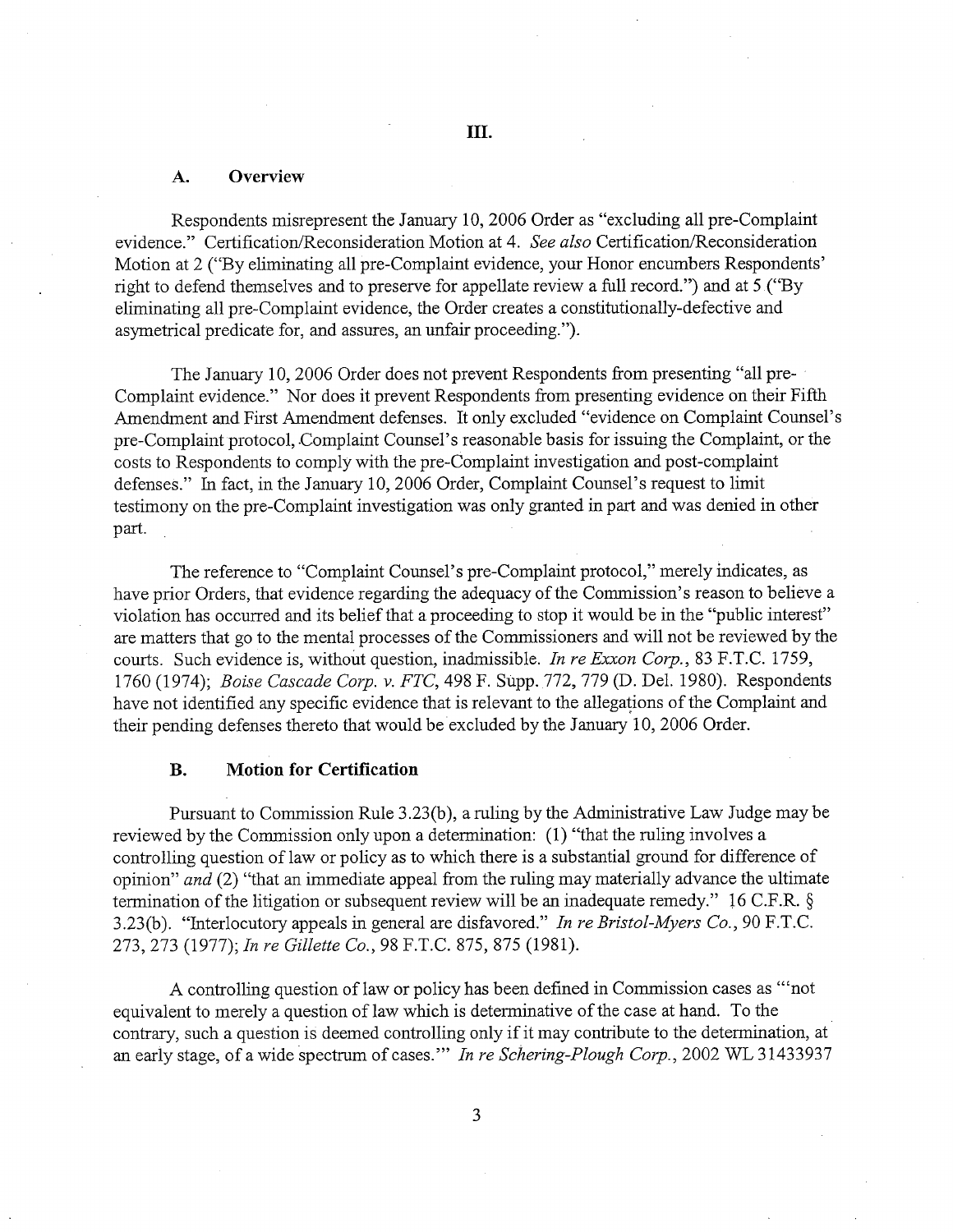(Feb. 12, 2002) (citing In re Automotive Breakthrough Sciences, Inc., 1996 FTC LEXIS 478, \*1 (Nov. 5, 1996); In re BASF Wyandotte Corp., 1979 FTC LEXIS 77, \*2 (Nov. 20, 1979)).

A question of law or policy as to which there is a substantial ground for difference of opinion ''' requires a finding that the question presents a novel or difficult legal issue. It is this unsettled state of the law that creates a "substantial ground for difference of opinion" and trggers certification."" In re Schering-Plough Corp., 2002 WL 31433937 (citing Int'l Assoc. of Conf. Interpreters, 1995 FTC LEXIS 452, \*4-5 (Feb. 15, 1995). "'Commission precedent also holds that to establish a "substantial ground" for difference of opinion under Rule 3.23(b), a party seeking certification must make a showing of a likelihood of success on the merits."" In re Schering-Plough Corp., 2002 WL 31433937 (citing Int'l Assoc. of Conf. Interpreters, 1995 FTC LEXIS 452, \*4-5; BASF Wyandotte Corp., 1979 FTC LEXIS 77, \*3 (Nov. 20, 1979)).

The order for which Respondents seek interlocutory review is an order excluding evidence. "The question of whether evidence on particular factual propositions is relevant to one or more of the allegations in a complaint is well within the area of trial management and, in absence of a clear abuse thereof, is committed to the sound discretion of the law judge." In re Exxon Corp., 85 F.T.C. 91, 92 (1975) (Commission ruling that order denying motion to exclude as "not appropriate for interlocutory review"). Administrative law judges routinely deny applications for interlocutory review of orders limiting evidence.  $E.g., In re Metagenics, Inc.,$ 1996 FTC LEXIS 453 (Oct. 7, 1996); In re Detroit Auto Ass'n, Inc., 1985 FTC LEXIS 89 (Oct. , 1985); In re Bristol-Myers Co. 1976 FTC LEXIS 540, at \*4 (Feb. 12, 1976) ("The instant motion deals with evidentiary questions which lie peculiarly within the powers and duties of the administrative law judge."). Here, the January 10, 2006 Order excluding evidence similarly is within the area of trial management and does not present a controlling question of law.

Further, Respondents have not demonstrated "that an immediate appeal from the ruling may materially advance the ultimate termination of the litigation or subsequent review will be an inadequate remedy," as required by Rule 3.23(b). Respondents do not argue that an appeal will advance the ultimate termination of the litigation. With respect to subsequent review Respondents are aware that Commission Rule 3.43(g) states:

> Excluded evidence. When an objection to a question propounded to a witness is sustained, the questioner may make a specific offer of what he expects to prove by the answer of the witness, or the Administrative Law Judge may, in his discretion, receive and report the evidence in full. Rejected exhibits, adequately marked for identification, shall be retained in the record so as to be available for consideration by any reviewing authority.

16 C.F.R. § 3.43(g). In *In re US Life Credit Corp.*, 88 F.T.C. 739 (Nov. 2, 1976), the Commission rejected certification of an order excluding evidence as "unnecessary" on grounds that "[t]he ALJ may proceed to render an initial decision in this matter and the parties are free to

 $\overline{4}$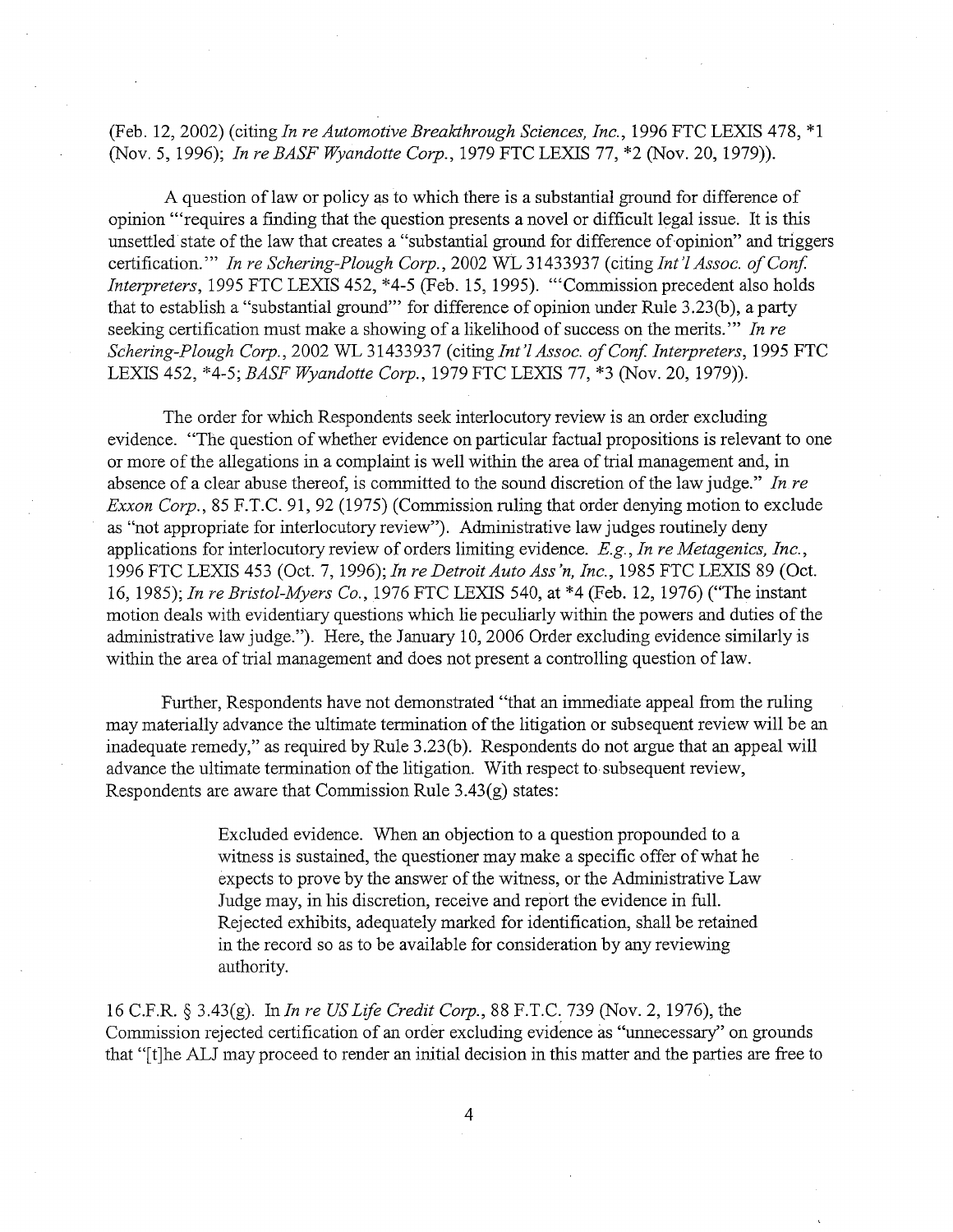raise the question of exclusion of evidence on appeal to the Commission." Id. at 739. See also Ticor Title Ins. Co. v. FTC, 814 F.2d 731, 753 (D.C. Cir. 1987) (Respondents "are free to raise their constitutional objections in any suit seeking review of the Commission's final order."). Accordingly, there are no grounds to conclude that subsequent review will be an inadequate remedy.

Both requirements of Rule 3.23(b) must be satisfied. Respondents have met neither. Accordingly, Respondents' request for certification for interlocutory appeal to the Commission fails.

#### $\mathbf{C}$ . Motion for Reconsideration

Motions for reconsideration should be granted only where: (1) there has been an intervening change in controlling law; (2) new evidence is available; or (3) there is a need to correct clear error or manifest injustice. In re Basic Research, LLC, 2006 FTC LEXIS 7 (January 10, 2006); In re Basic Research, LLC, 2005 FTC LEXIS 120 (August 9, 2005) (citing Regency Communications, Inc. v. Cleartel Communications, Inc., 212 F. Supp. 2d 1, 3 (D.D.C. 2002)). Reconsideration motions are not intended to be opportunities to take a second bite at the apple and relitigate previously decided matters. Id. (citing Goulding v. IRS, 1997 WL 47450, at  $*1$ (N.D. Ill. 1997); Sims v. Mme. Paulette Dry Cleaners, 1986 WL 12511, at \*1 (S.D.N.Y. 1986)). Accordingly, they should be granted only sparingly. Karr v. Castle, 768 F. Supp. 1087, 1090 (D. Del. 1991).

Respondents' reconsideration motion does not rely on any intervening change in controlling law. The motion does not present new evidence. Respondents' motion does not establish any clear error or manifest injustice. Respondents primarily argue that exclusion of this evidence precludes them from presenting evidence on their Fifth Amendment and First Amendment defenses. Certification/Reconsideration Motion at 4. The error in this argument lies with Respondents' misinterpretation of the scope of the January 10, 2006 Order, as discussed above. To exclude inadmissible evidence does not constitute clear error or manfest injustice. Moreover, any evidence which is excluded may be made part of the record by an offer of proof. 16 C.F.R.  $\S$  3.43(g).

Having failed to demonstrate any of three prongs evaluated for reconsideration Respondents failed to meet their heavy burden.

#### D. Motion to Exclude Witnesses

Respondents' motion to exclude FTC Investigator Witnesses was filed after the deadline for filing motions in limine or to strike. However, as the basis for this late filing is the January 10, 2006 Order, the motion will be permitted and decided on the merits.